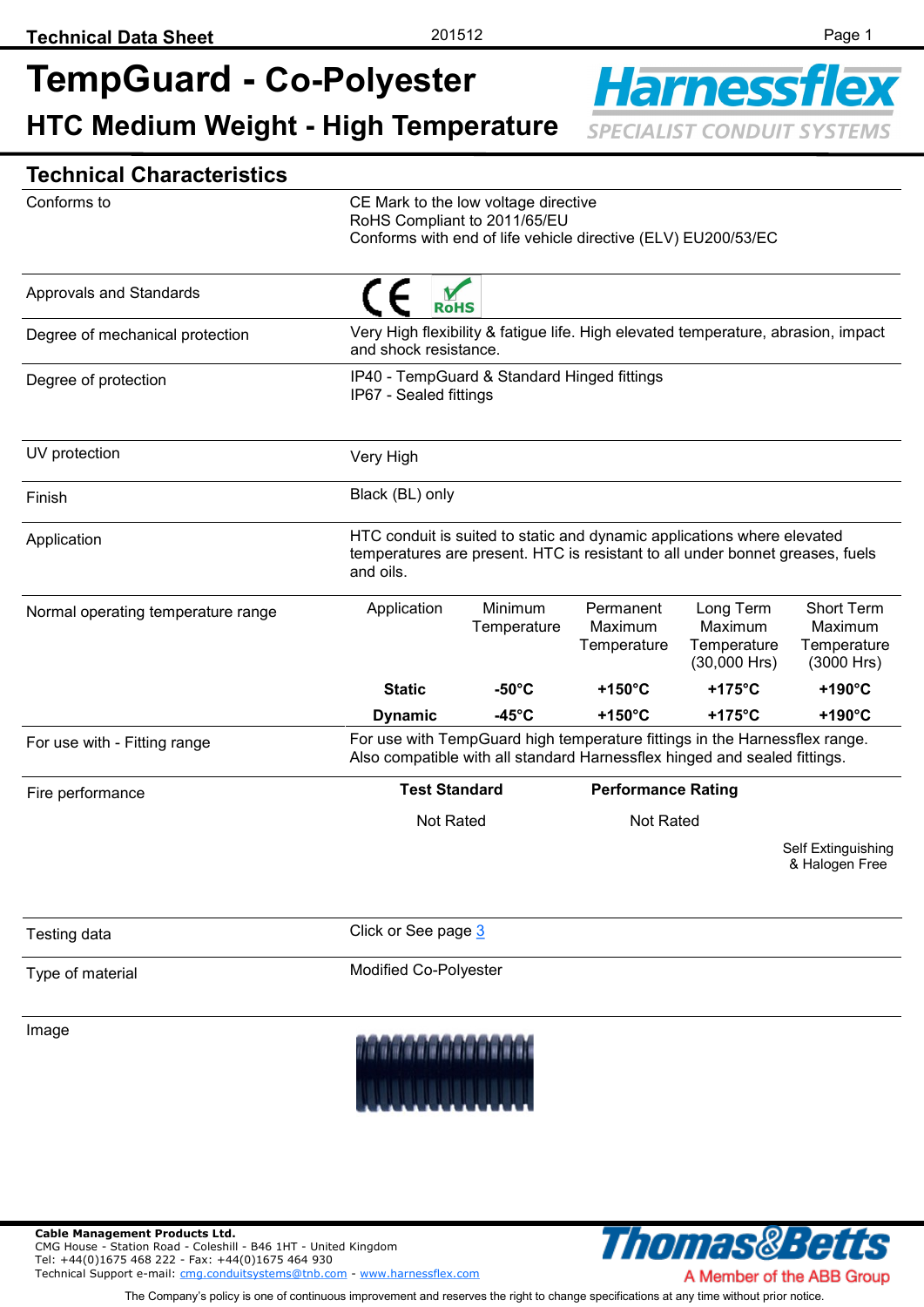# **TempGuard - Co-Polyester HTC Medium Weight - High Temperature**

**Harnessf SPECIALIST CONDUIT SYSTEMS** 

#### **Technical & Dimensional Data**

| Part No.                                                | <b>Conduit Size</b> |      | <b>Dimensions</b>                                      |                                         |                                                              | <b>Average Weight</b> |           |
|---------------------------------------------------------|---------------------|------|--------------------------------------------------------|-----------------------------------------|--------------------------------------------------------------|-----------------------|-----------|
| * Stocked<br><b>Items</b>                               | (NC)                | (NW) | (A)<br><b>Outside</b><br><b>Diameter</b><br>(Mid Size) | (B)<br><b>Inside</b><br><b>Diameter</b> | (C)<br><b>Minimum</b><br><b>Static Bend</b><br><b>Radius</b> | Reel<br>Length (m)    | (Kg/100m) |
| HTC08                                                   | 08                  | 7.5  | 9.8 <sub>mm</sub>                                      | 6.2mm                                   | 20mm                                                         | 50                    | 2.6       |
| HTC10                                                   | 10                  | 8.5  | 11.5mm                                                 | 8.7 <sub>mm</sub>                       | 15 <sub>mm</sub>                                             | 50                    | 3.1       |
| HTC12                                                   | 12                  | 10   | 13.0mm                                                 | 9.4 <sub>mm</sub>                       | 25mm                                                         | 50                    | 3.9       |
| HTC16                                                   | 16                  | 13   | 16.0mm                                                 | 11.0mm                                  | 30mm                                                         | 50                    | 5.3       |
| HTC20                                                   | 20                  | 17   | 21.2mm                                                 | 16.1mm                                  | 40mm                                                         | 50                    | 8.4       |
| To order quote part number & reel length, e.g HTC20/25M |                     |      |                                                        |                                         |                                                              |                       |           |
| Part No.                                                | <b>Conduit Size</b> |      | <b>Dimensions</b>                                      |                                         |                                                              | <b>Average Weight</b> |           |
| ** Made to<br>Order                                     | (NC)                | (NW) | (A)<br><b>Outside</b><br><b>Diameter</b><br>(Mid Size) | (B)<br><b>Inside</b><br><b>Diameter</b> | (C)<br><b>Minimum</b><br><b>Static Bend</b><br><b>Radius</b> | Reel<br>Length (m)    | (Kg/100m) |
| HTC06                                                   | 06                  | 4.5  | 7.1mm                                                  | 4.5 <sub>mm</sub>                       | 5mm                                                          | 50                    | 1.8       |
| HTC25                                                   | 25                  | 22   | 25.3mm                                                 | 21.0mm                                  | 45mm                                                         | 50                    | 13.5      |
| HTC28                                                   | 28                  | 23   | 28.5mm                                                 | 22.5mm                                  | 45mm                                                         | 50                    | 14.0      |
| HTC32                                                   | 32                  | 29   | 34.5mm                                                 | 27.2mm                                  | 55mm                                                         | 50                    | 17.3      |
| HTC40                                                   | 40                  | 36   | 42.5mm                                                 | 34.2mm                                  | 60mm                                                         | 25                    | 20.6      |
| <b>HTC50</b>                                            | 50                  | 48   | 54.1mm                                                 | 46.0mm                                  | 70mm                                                         | 25                    | 33.0      |
| To order quote part number & reel length, e.g HTC25/25M |                     |      |                                                        |                                         |                                                              |                       |           |

Part numbers listed are stocked items available for immediate order

\*\* Parts numbers listed are available to order but not stocked items, and would therefore be subject to manufacturing leadtime.



**Cable Management Products Ltd.**  CMG House - Station Road - Coleshill - B46 1HT - United Kingdom Tel: +44(0)1675 468 222 - Fax: +44(0)1675 464 930 Technical Support e-mail: [cmg.conduitsystems@tnb.com](mailto:cmg.conduitsystems@tnb.com?subject=Data%20Sheet%20-%20Technical%20Support) - [www.harnessflex.com](http://www.harnessflex.com/)



The Company's policy is one of continuous improvement and reserves the right to change specifications at any time without prior notice.